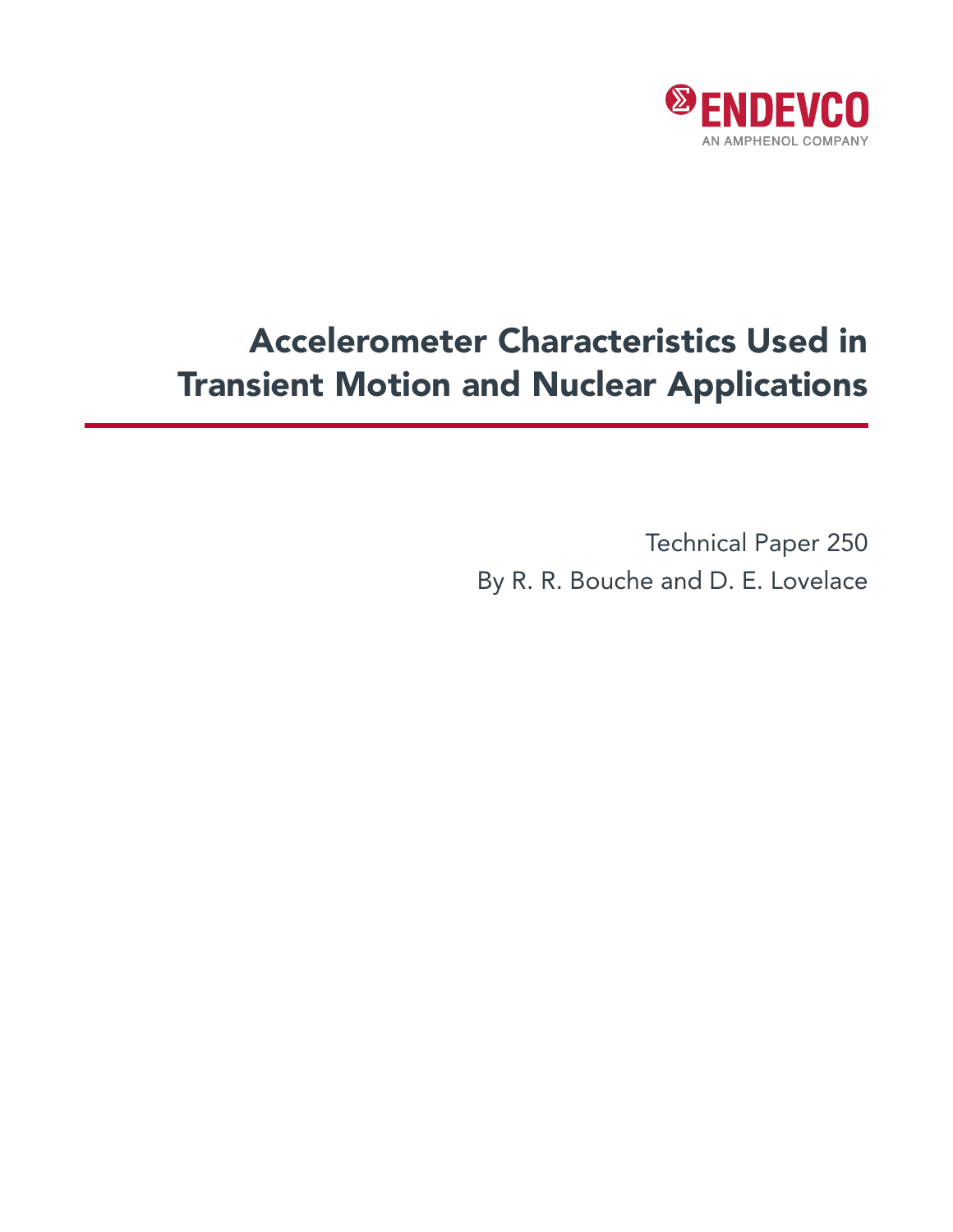

**801 S. ARROYO PARKWAY · PASADENA, CALIF, 91109 · PHONE (213) 795-0271** 

AKRON, OHIO • BOSTON, MASSACHUSETTS • CHICAGO, ILLINOIS • DALLAS, TEXAS • PALO ALTO, CALIFORNIA • PHILADELPHIA, PENNSYLVANIA •WASHINGTON, D.C. •WEST PALM BEACH, FLORIDA<br>AUSTRALIA • BELGIUM • CANDARY • DENMARK • ENGLAND •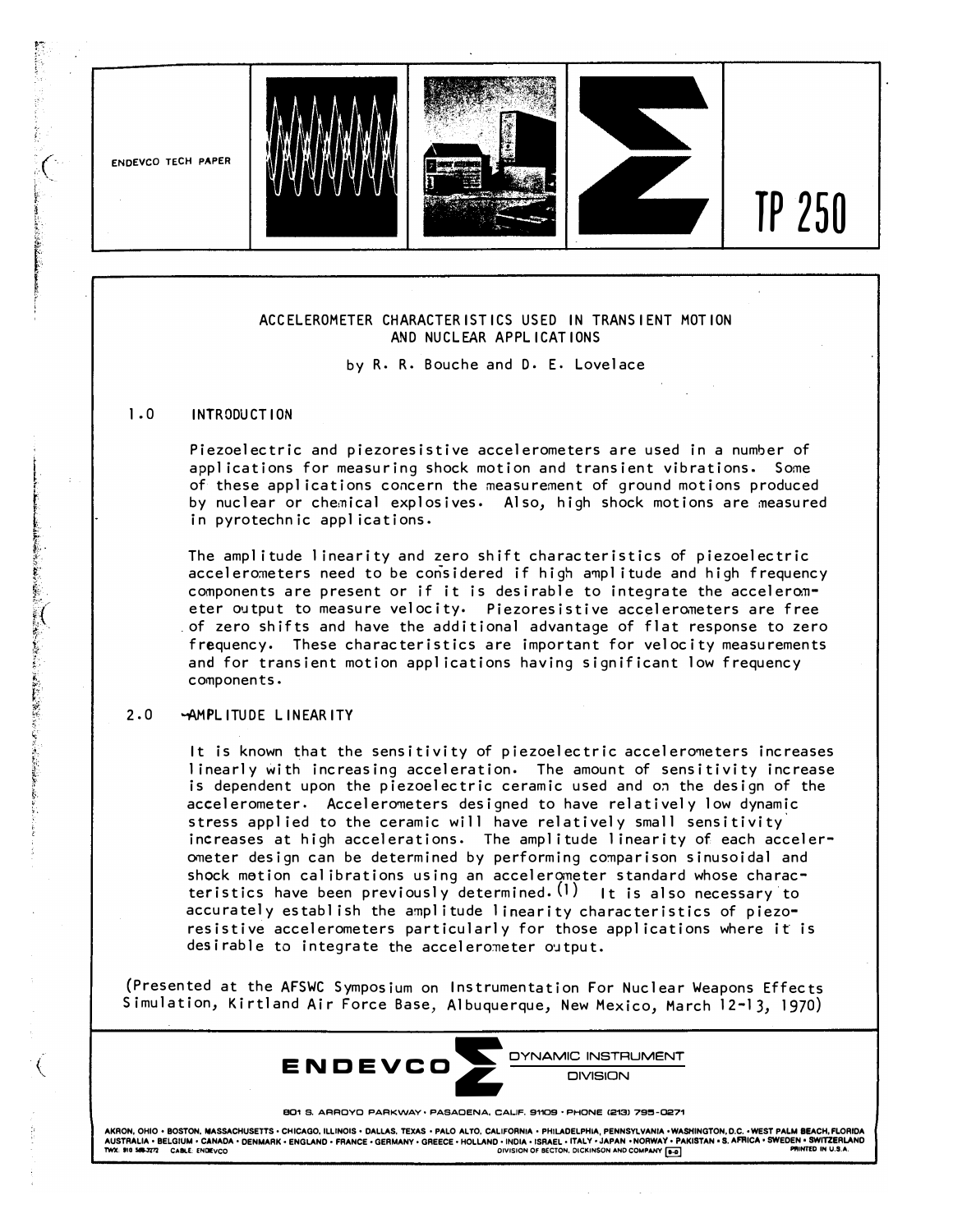#### $2 \cdot 0$ AMPLITUDE LINEARITY  $($ continued)

The sinusoidal calibrations are performed at accelerations up to more than 1000 g by attaching the accelerometer and standard at the end of an aluminum rod attached to an electrodynamic shaker. By proper selection of the shaker and dimensions of the rod, it is practical to excite the rod at its resonance frequency to produce high amplitude sinusoidal motion within the normal operating range of the accelerometers.

Accurate shock motion calibrations can be performed at accelerations up to 10,000 g to determine the amplitude linearity at high accelerations and demonstrate the suitability of using accelerometers for shock motion applications. The accelerometer and standard are attached to anvils designed so that the shock pulses produced have little or no resonance frequency excitation throughout most of their operating range.

The results of amplitude linearity calibrations on two accelerometers are shown in Figure 1. These accelerometers are examples of two fundamental designs and show the large differences in amplitude linearity deviations that can occur. The Model 2213E Accelerometer is built with P-8 ceramic in a compression design to provide a high acceleration sensitivity. This accelerometer is quite suitable for general purpose applications at accelerations up to 1000 g. The sensitivity increases





Sinusoidal and shock motion calibrations demonstrate the amplitude linearity characteristic of piezoelectric accelerometers.

 $-2-$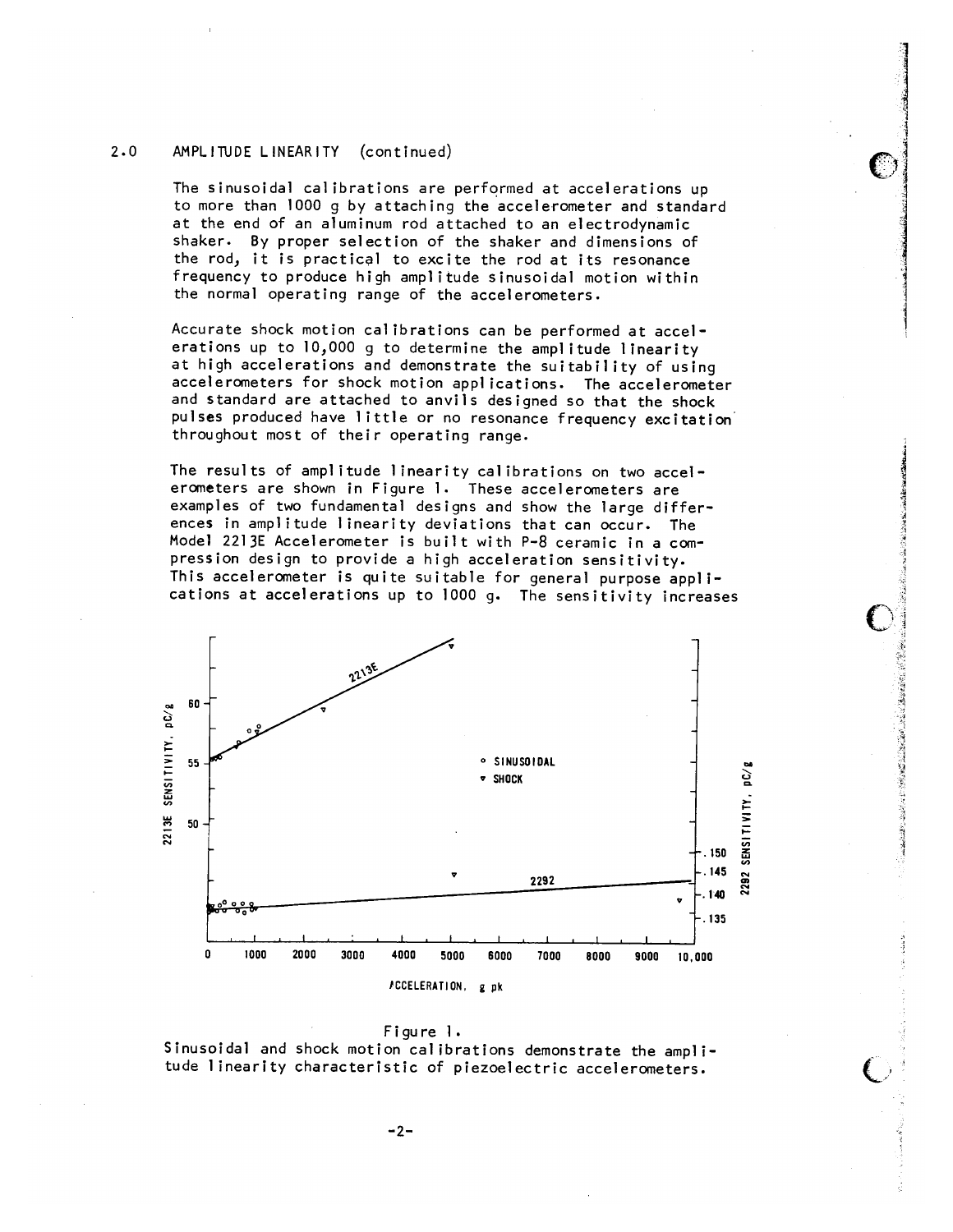#### $2.0$ AMPLITUDE LINEARITY (continued)

approximately  $4\%$  per 1000 g. The inner ordinate scale in Figure 1 is 5% per division to indicate the changes in sensitivity. The results of this calibration illustrate the amplitude linearity characteristics of piezoelectric accelerometers and demonstrate that the Model 2213E Accelerometer should not be used for shock motion measurements at high accelerations. The Model 2292 Accelerometer uses the same type ceramic, P-8, in a shear design. Figure I demonstrates that the sensitivity increase of this accelerometer is only about 5% in the range from zero to 10,000 g. This performance provides good accuracy for many shock motion measurement applications. However, it should be noted that the sensitivity increases in a linear manner with acceleration which is characteristic of piezoelectric accelerometers.

The results of calibrations on two piezoresistive accelerometers are shown in Figure 2. Although the accelerometers in Figure 2 are used at lower accelerations, the results show that the piezoresistive accelerometers are linear. For convenience, the ordinate scales in Figure 2 are selected so that the percentage changes in sensitivity are similar to the scales used in Figure 1. The deviations from constant sensitivity for the piezoresistive accelerometers are equal to or less than the errors typical for sinusoidal and shock motion calibrations. It is concluded that the piezoresistive accelerometers do not have the sensitivity increases with acceleration as described above for piezoelectric accelerometers. Accordingly, there are certain



Figure 2. Calibrations on piezoresistive accelerometers indicate no amplitude linearity deviations.

 $-3-$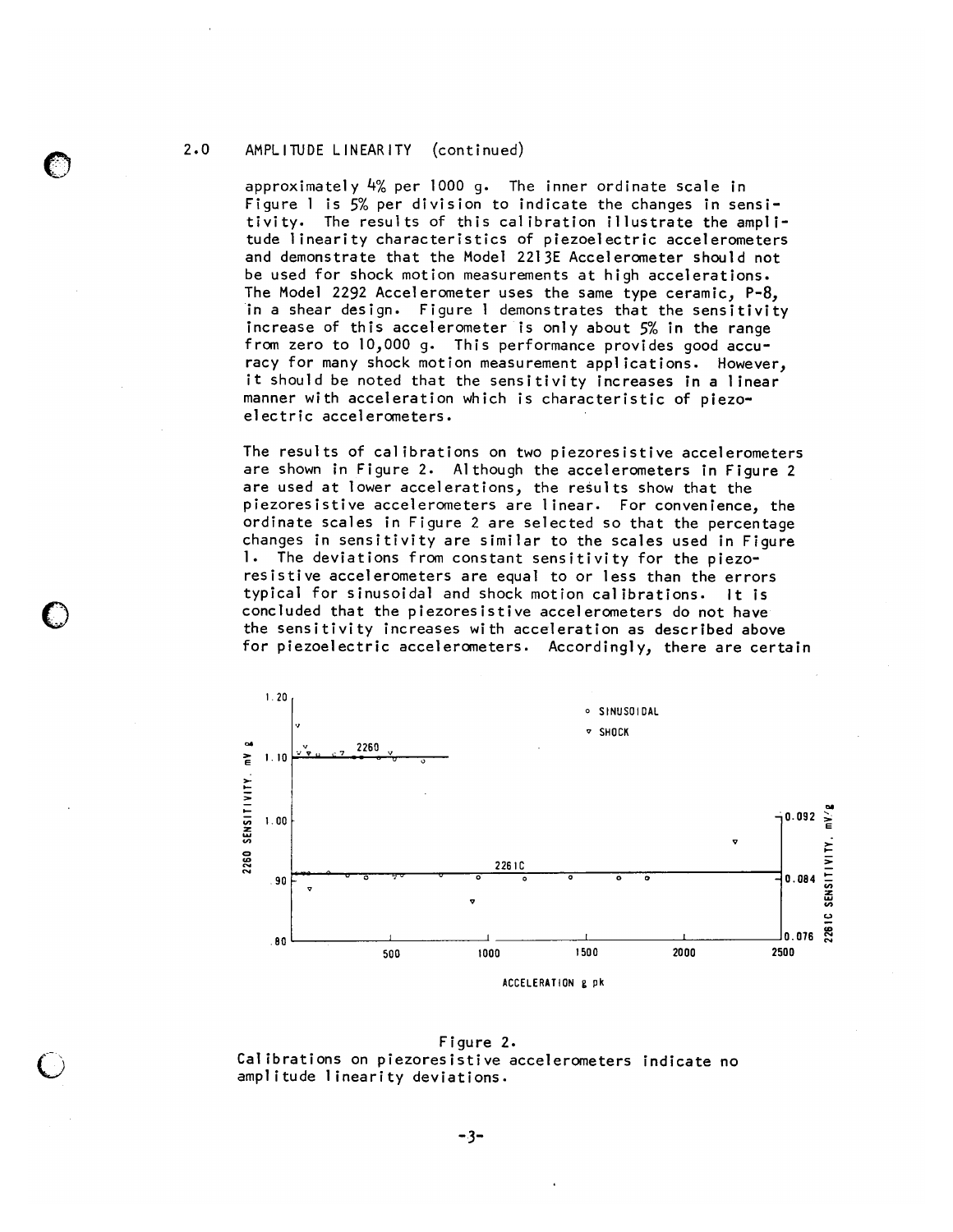#### $2.0$ AMPLITUDE LINEARITY (continued)

applications where it would be advantageous to use piezoresistive accelerometers. One of these is the measurement of shock motions where it is desirable to integrate the output to obtain the velocity change taking place in the medium or structure under test.

#### $3.0$ ZERO SHIFTS

Zero shifts are associated with the amplitude linearity characteristics of piezoelectric accelerometers. Measurable amounts of zero shift occur when high dynamic stresses are applied to the piezoelectric ceramic as a result of shock motions far exceeding the rated range of the accelerometer. High dynamic stresses and zero shifts can also be produced as a result of large amplitude oscillatory frequency components near the resonance frequency of the accelerometer. The zero shift characteristic is studied by calibrating accelerometers known to be significantly nonlinear at accelerations up to 10,000 q. Figure 3A is an example of a calibration on the Model 2213E Accelerometer which is rated for use at accelerations up to 1000 g. It is observed that the output fails to return to zero at the conclusion of a 2500 g shock pulse. The applied acceleration is indicated by the Model 2270 Accelerometer Standard whose output is inverted in Figure 3. The standard shows no zero shift. The zero shift in the Model 2213E is an indication of high dynamic stresses; the dimensions of the piezoelectric ceramic do not return exactly to the original dimensions immediately after the end of the pulse. Stress relaxation occurs. A finite period of time is required for the ceramic material to return to the original dimensions it had prior to the application of the shock motion. The greater that the applied acceleration exceeds the rated amplitude range, the larger will be the amount of zero shift. The zero shift, expressed as a percentage of the peak acceleration, is usually less than the percentage increase in sensitivity at the applied acceleration as indicated in Figure 1. For example, at 2500 g the sensitivity of Model 2213E increases about 10%, whereas the zero shift in Figure 3A is only 6%. Although the peak acceleration for the simple pulse shape in Figure 3A could be corrected from the known amplitude linearity deviations, it is not practical to do so in most test applications because high frequency outputs are usually superimposed upon the pulse. When resonance frequency excitation is present, the zero shifts are sometimes in the negative direction apparently due to high negative stresses being applied to the ceramic. The zero shift also makes it very difficult to perform accurate integration for those applications where the velocity change of the shock motion is desired.

 $-4-$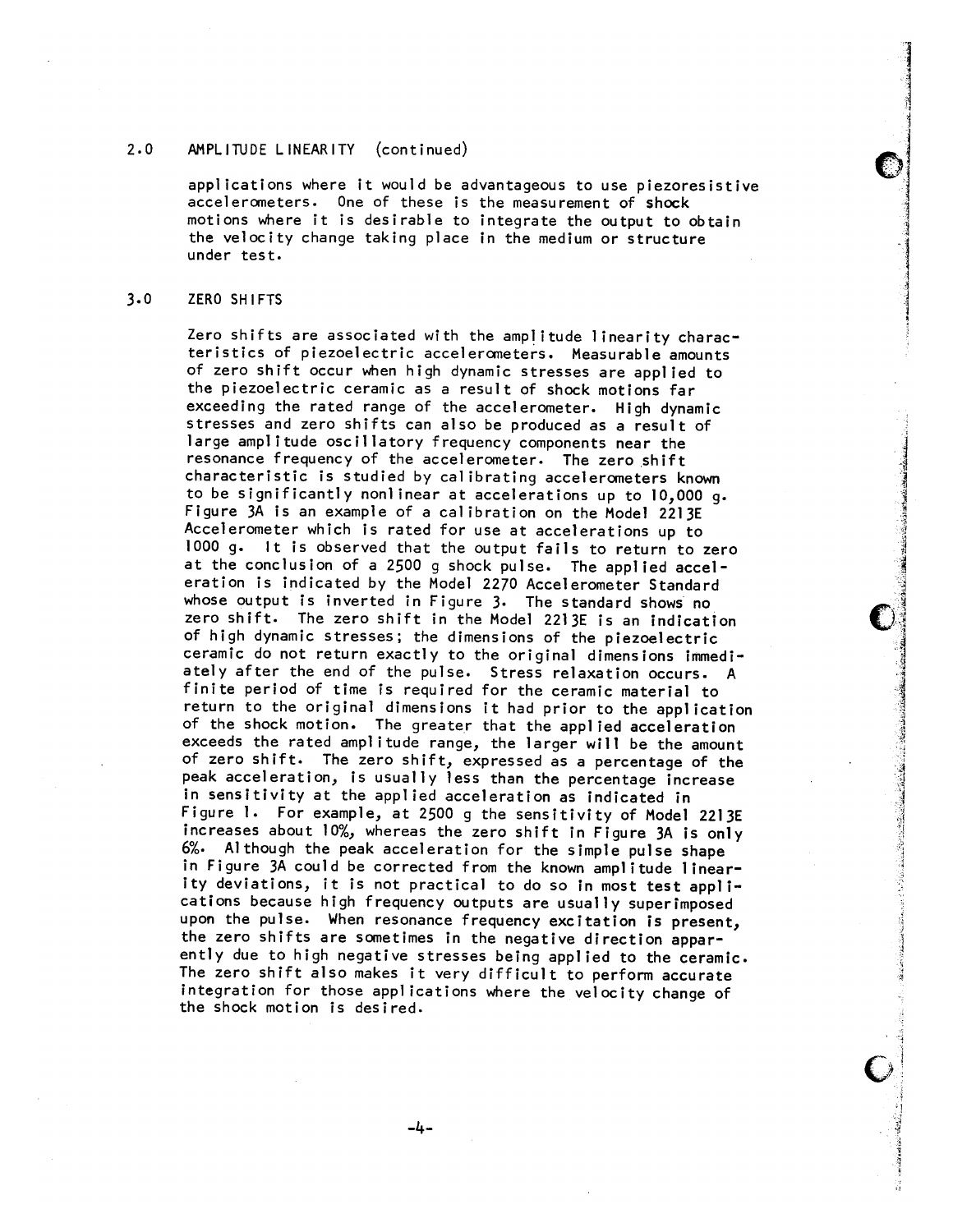$3.0$ ZERO SHIFTS (continued)

 $\bullet$ 





# Figure 3.

Shock motion calibrations indicate measurable zero shifts occur in piezoelectric accelerometers when the indicated acceleration greatly exceeds the rated amplitude range. No zero shifts are<br>present in piezoresistive accelerometers. The inverted pulse is the output from the Model 2270 accelerometer standard.

 $\mathcal{L}^{\text{max}}_{\text{max}}$  ,  $\mathcal{L}^{\text{max}}_{\text{max}}$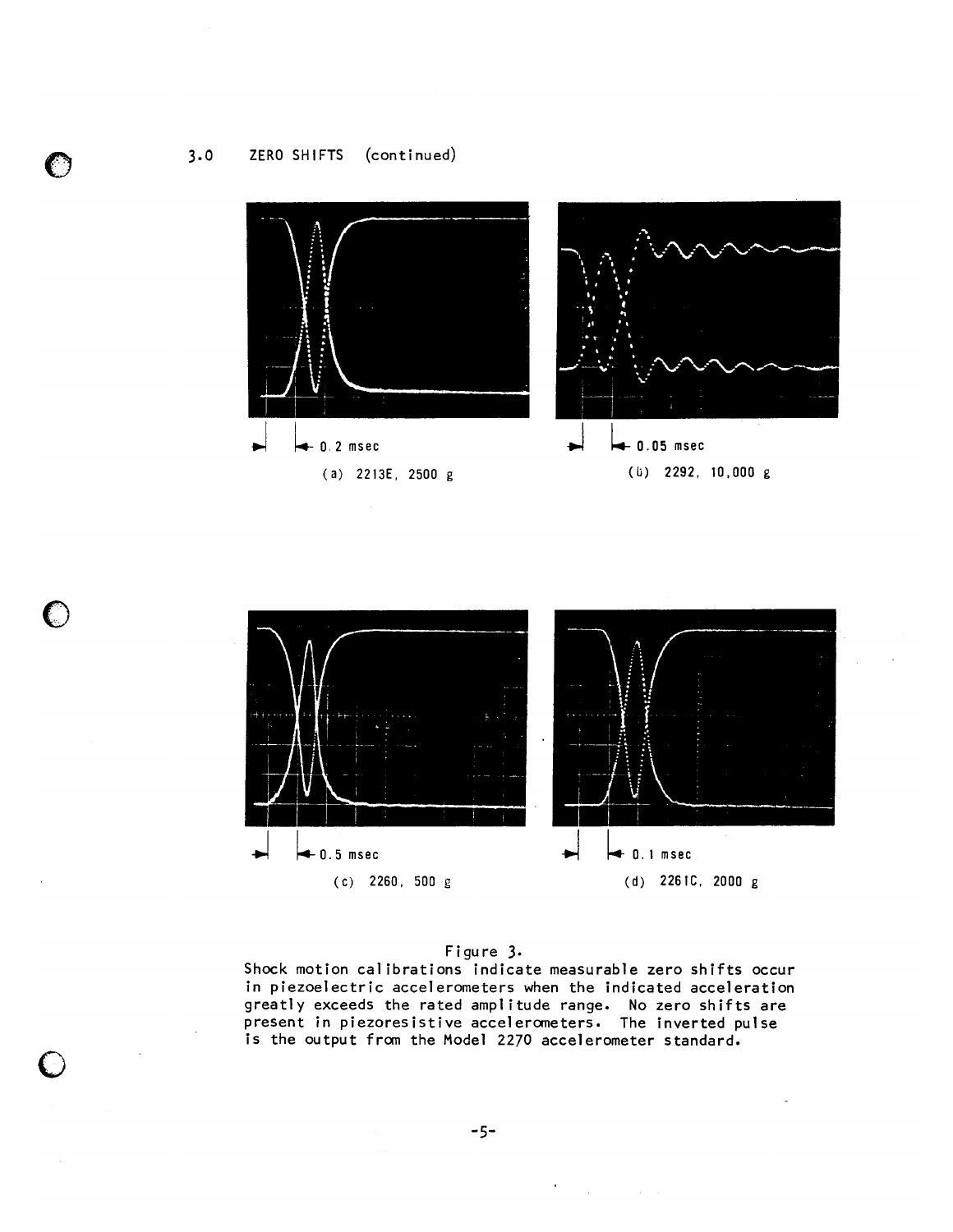#### ZERO SHIFTS (continued)  $3.0$

The obvious solution to the problem of zero shifts when using piezoelectric accelerometers is to select more linear accelerometers which produce smaller zero shifts. At 10,000 q, Figure 3B shows that the Model 2292 Accelerometer does not produce a measurable zero shift. The decay of the resonance frequency excitation ends at the zero line present prior to the application of the pulse. The resonant response is due to the resonance frequency of the mechanical system consisting of the shock calibrator anvil and the Model 2270 Accelerometer Standard. Accordingly, the resonant excitation is equally present in both the 2292 and 2270 accelerometer standard outputs. In actual test applications resonance frequency excitation would be limited to resonances present in the specimen being tested. The resonance frequency of the Model 2292 Accelerometer, 125,000 Hz, may also be excited if sufficiently high frequency components are present. It should be expected that zero shifts will be much less likely to occur when using the Model 2292 Accelerometer than when using other accelerometers having larger amplitude linearity deviations than those indicated in the lower part of Figure 1.

The calibrations in Figures 3C and 3D show that piezoresistive accelerometers produce no zero shifts. It is noteworthy that the piezoresistive accelerometers do not exhibit the amplitude linearity and zero shift characteristics present in piezoelectric accelerometers. The piezoresistive accelerometers are more suitable in shock motion applications for which integration of the accelerometer output is desired. Single and double integration<sup>(2)</sup> can be performed. Small effects may be present due to thermal zero drift and low frequency noise characteristics of the accelerometers. Piezoresistive accelerometers are also useful for many shock motion applications for measurements within their rated acceleration ranges. These accelerometers have the advantage of zero frequency response which is a requirement for measuring extremely low frequency vibrations and long duration shock motions.

The servo type accelerometers are also used in these applications particularly for measurements at low frequencies and at relatively small accelerations and velocities.

## $4.0$ RADIATION EFFECTS ON ACCELEROMETERS

Accelerometers are being used more frequently for shock and vibration measurements in nuclear radiation environments. In addition to measurements made during underground nuclear explosions, there is an increasing need for acceleration measurements in nuclear reactors used for generating electrical power. An examination of the effects of transient and steady-state radiation is useful for determining tolerable radiation doses without

 $-6-$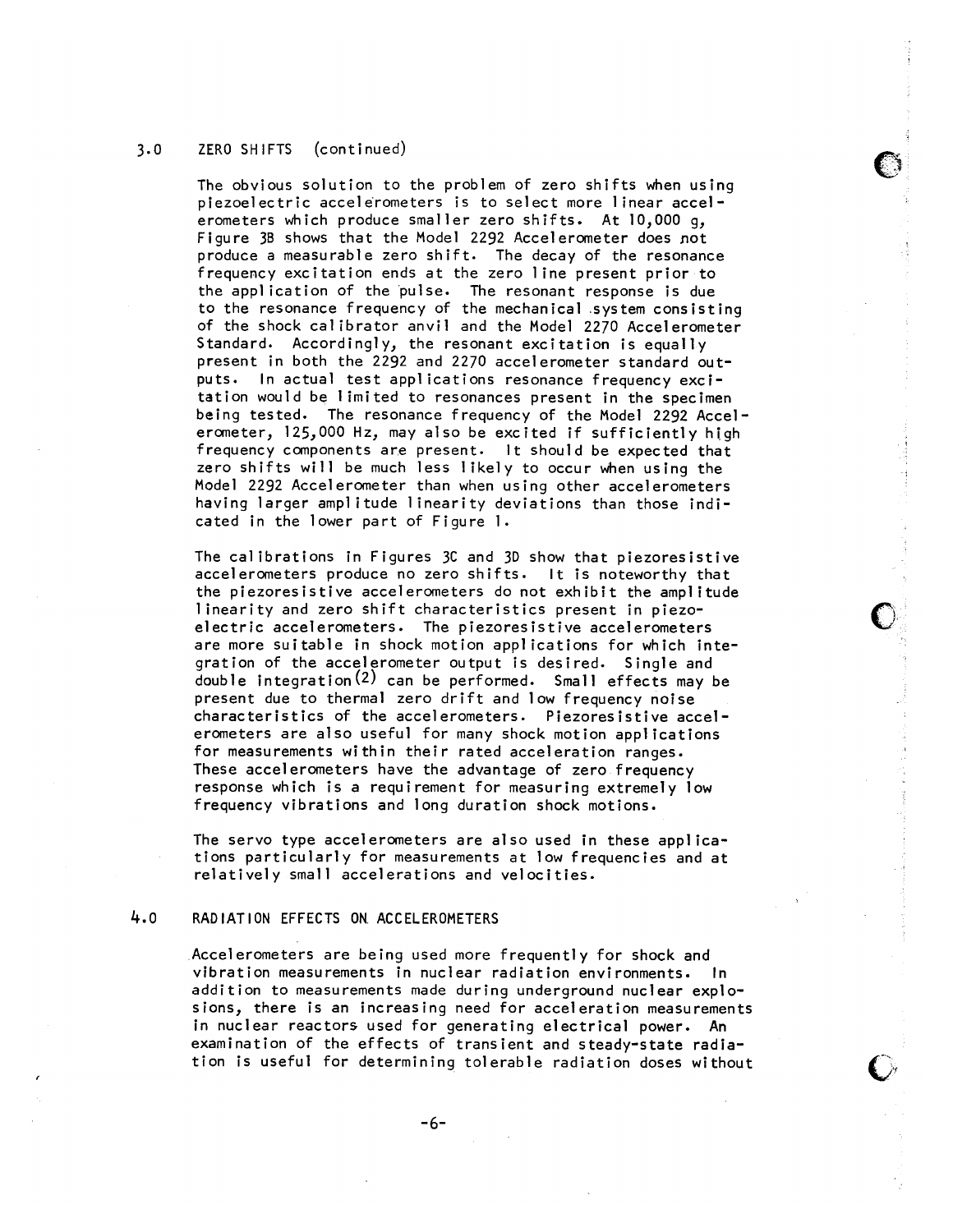## RADIATION EFFECTS ON ACCELEROMETERS (continued)  $4.0$

producing excessive errors or accelerometer malfunctions. Relatively large radiation doses can be experienced without any harmful effects in accelerometers. Piezoelectric accelerometers have been tested at larger radiation doses than is the case for piezoresistive accelerometers.

Battelle Memorial Institute<sup>(3)</sup> reports that tests have been conducted on a number of piezoelectric accelerometers at a neutron fluence of 1016 n/cm<sup>2</sup> and with gamma radiation up to  $10^{11}$  ergs/g (C). Other tests  $(4)$  were also performed on piezoelectric accelerometers under actual vibration conditions while being subjected to neutron fluences up to  $6 \times 10^{14}$  n/cm<sup>2</sup> with gamma radiation up to  $1.6 \times 107$  roentgens. Most of the piezoelectric accelerometers operated normally without displaying any effects due to the radiation environments present. However, some of the accelerometers showed intermittent outputs or no output as a result of immersion in liquid nitrogen, etc. This faulty operation is typical of noisy or shorted connections in the cable and connectors. It has also been reported $(3)$  that piezoelectric ceramics experience no lattice changes at a neutron fluence as high as 10<sup>18</sup> n/cm<sup>2</sup>.

Although the piezoelectric accelerometers operate normally when subjected to radiation environments, pyroelectric outputs are produced when transient radiation produces significant temperature changes in the accelerometer. The magnitude of the pyroelectric output is dependent upon the type of piezoelectric ceramic used as well as the design of the accelerometer.

There are three types of pyroelectric outputs: primary, secondary and tertiary. The primary pyroelectric output is the charge produced as a result of a uniform temperature change throughout the piezoelectric ceramic. These outputs appear on the surface perpendicular to the polarized axis of the ceramic. The primary pyroelectric outputs are measured in compression design accelerometers because the electrode leads are normally connected to these surfaces. If the piezoelectric ceramics were constrained to prevent any dimensional changes, only the primary pyroelectric outputs would be present. However, secondary pyroelectric outputs are produced as a result of the piezoelectric charge generated due to the dimensional change in the ceramic caused by uniform heating. Compression design accelerometers using ceramics exhibit both primary and secondary pyroelectric outputs. The shear design accelerometers have only secondary pyroelectric outputs because the electrodes are put on the radial surfaces perpendicular to the direction of polarization. Finally, tertiary pyroelectric outputs are produced as a result of dimensional changes in the ceramic when nonuniform heating occurs. All piezoelectric accelerometers exhibit tertiary pyroelectric outputs including those made with quartz.

 $-7-$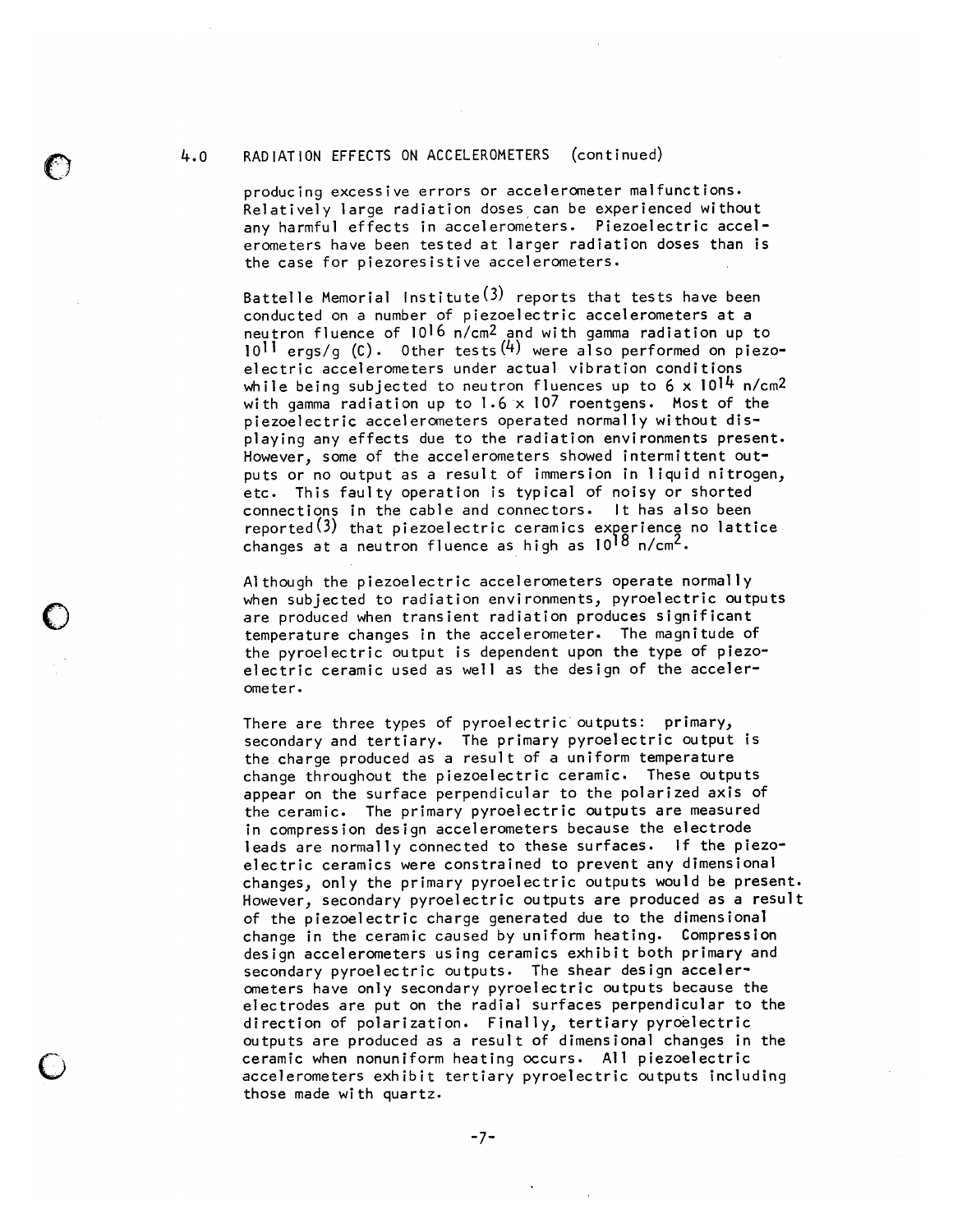#### $4.0$ RADIATION EFFECTS ON ACCELEROMETERS  $($ continued $)$

The pyroelectric outputs of several accelerometers are shown in the Table. It should be noted that the compression design accelerometers have larger outputs than the shear design.

## **TABLE**

PYROELECTRIC CHARACTERISTICS OF PIEZOELECTRIC ACCELEROMETERS

| Ceramic<br><u>  Material</u> | Accelerometer<br><u>Design</u> | Acceleration<br><u>Sensitivity</u> | Pyroelectric<br>Output |
|------------------------------|--------------------------------|------------------------------------|------------------------|
|                              |                                | pC/q                               |                        |
| $P - 8$                      | Compression                    | 60                                 | 300                    |
| $P - 8$                      | Shear                          | 10                                 | 30                     |
| $P - 10$                     | Compression                    | 13                                 | 2000                   |

This is expected because the primary pyroelectric outputs are greater than the secondary outputs, only the latter being present in the shear design. Although the pyroelectric outputs are large, they usually do not produce significant errors when using accelerometers in most applications. This happens because the temperature changes in most applications occur over a long period of time compared to the low frequency time constant of the charge amplifier. Accordingly, these outputs are usually not measured, but are filtered out by the amplifier. It is expected that blast radiation environments produce negligible heating in accelerometers. Accordingly, there should be only small errors produced as a result of temperature changes present in nuclear energy shock and vibration measurement applications.

Some semiconductor strain gages suffered damage  $(3)$  to the silicon crystals at exposures of neutron fluence above 10<sup>13</sup> n/cm<sup>2</sup> and gamma radiation of  $108$  ergs/g (C). However, other tests (5) showed satisfactory performance of semiconductor strain gages at doses of  $10^{14}$  n/cm<sup>2</sup> and  $10^{8}$  ergs/g (C). The ability to withstand very high radiation environments depends upon the particular semiconductor material and processing used. For example, radiation hardened piezoresistive accelerometers operated satisfactorily during transient nuclear radiation environments. The accelerometer, while being subjected to vibration, showed no effects except a very short duration transient at time zero. It is felt that no detectable neutron damage occurred during the test and that negligible effects occurred due to gamma rays passing through the accelerometer.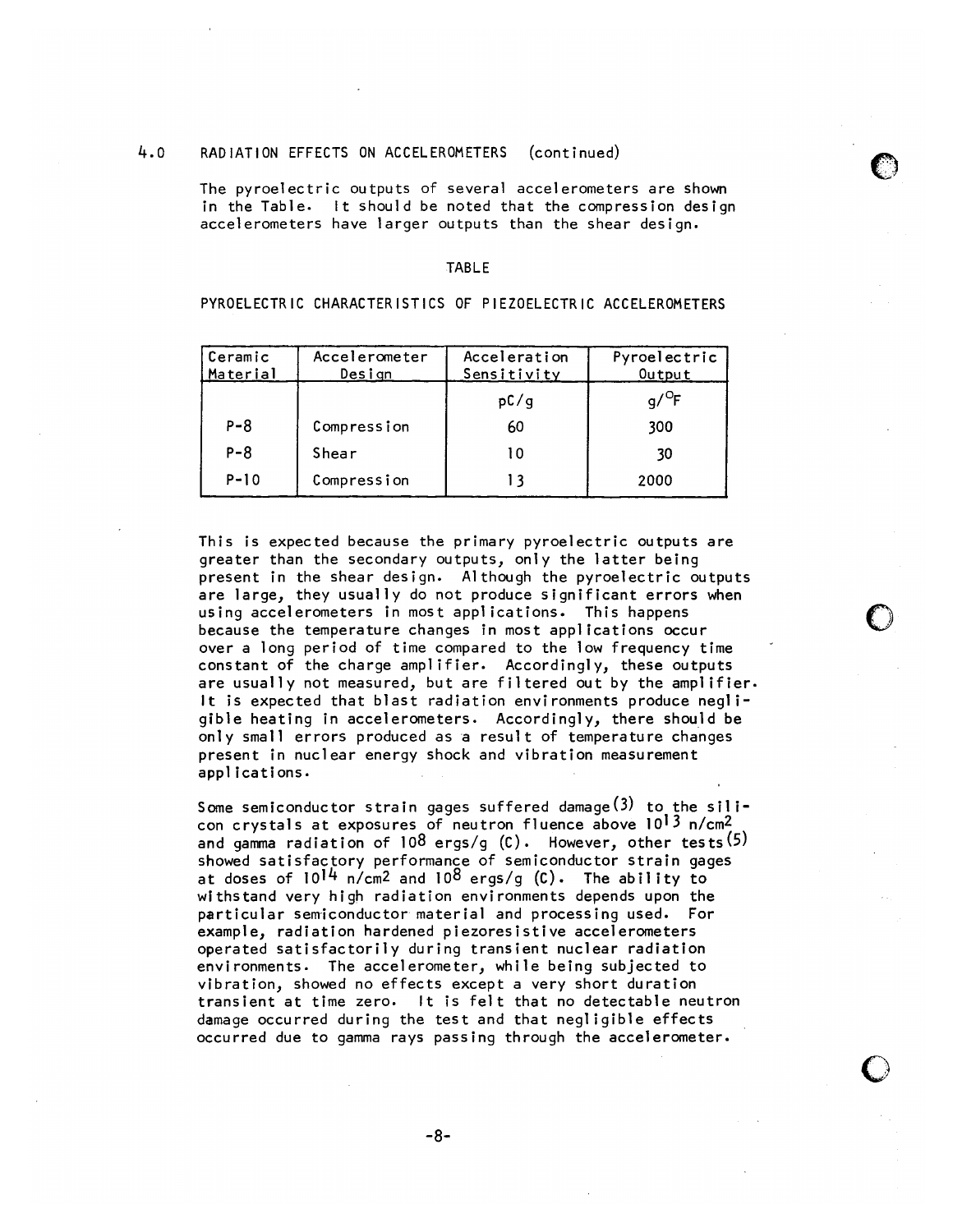#### $5.0$ **SUMMARY**

Piezoelectric accelerometers have the characteristic of increasing sensitivity with acceleration and zero shifts are produced by dynamic stresses present when accelerometer outputs greatly exceed the rated amplitude range. Significant amplitude linearity errors and zero shifts are avoided simply by selecting piezoelectric accelerometers which have a sufficiently high operating range for the measurement applications. However, errors may be present in shock motion applications, when the accelerometer output is integrated to make velocity measurements. It is preferable to use piezoresistive accelerometers for these velocity measurements.

Tests in nuclear radiation environments demonstrate that piezoelectric accelerometers operate normally without any adverse effects in most shock and vibration measurement applications. Although pyroelectric outputs are produced by transient temperature environments, these outputs are usually not measured because of the operating characteristics of charge amplifiers. Measurable pyroelectric outputs may be produced if significant heating were to occur as a result of burst transient radiation. Tests have demonstrated that negligible effects are produced in piezoresistive accelerometers when exposed to transient radiation and in other motion measurement applications in nuclear radiation environments.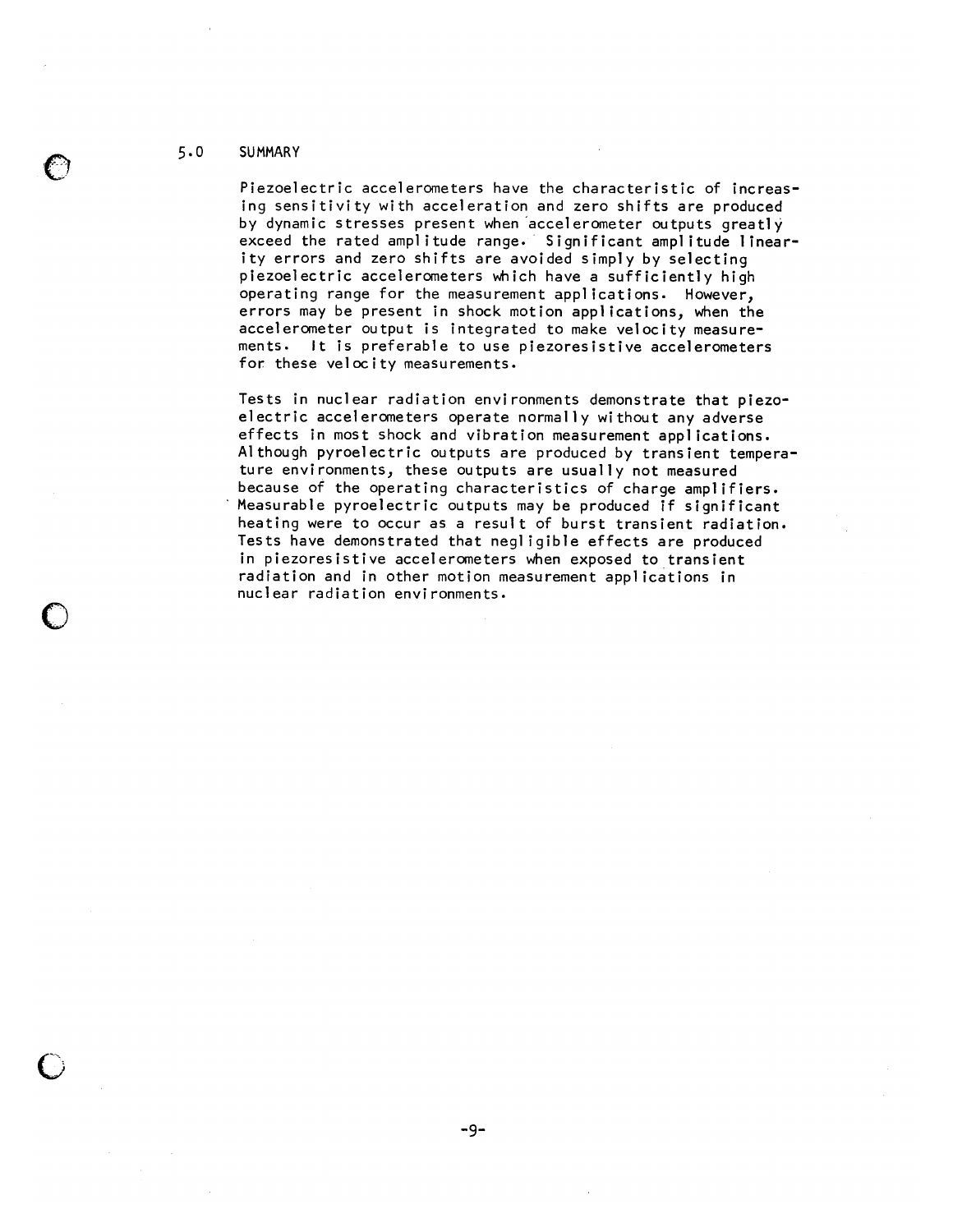## **REFERENCES**

- $(1)$ Bouche, R. R. and R. B. Anspach, "Comparison Shock Motion Calibrations," Proceeding of the Institute of Environmental Sciences, 1968, pages 269-277 (Endevco Technical Paper No. 240).
- $(2)$ Oleson, M. W., "Limitations of Instrumentation for Mechanical Shock Measurement," NRL Report 6342, December 1, 1965, 26 pages.
- Chapin, W. E., J. E. Drennan and D. J. Hamman, "The Effect of  $(3)$ Nuclear Radiation on Transducers," Battelle Memorial Institute, REIC Report No. 43, TIC Report No. 3, October 31, 1966, 126 pages.
- $(4)$ Anon, Electronic Components Testing in Nuclear Environment, Test 3, Transducer II," Lockheed-Georgia Nuclear Lab Report ER9815, NAS 8-20474, February 1968, 74 pages.
- $(5)$ Terry, F. D., R. L. Kindred and S. D. Anderson, "Transient Nuclear Radiation Effects on Transducers Devices and Electrical Cables," Phillips Petroleum Company, Atomic Energy Division, 100-17103, T1D-4500, November 1965, 68 pages.